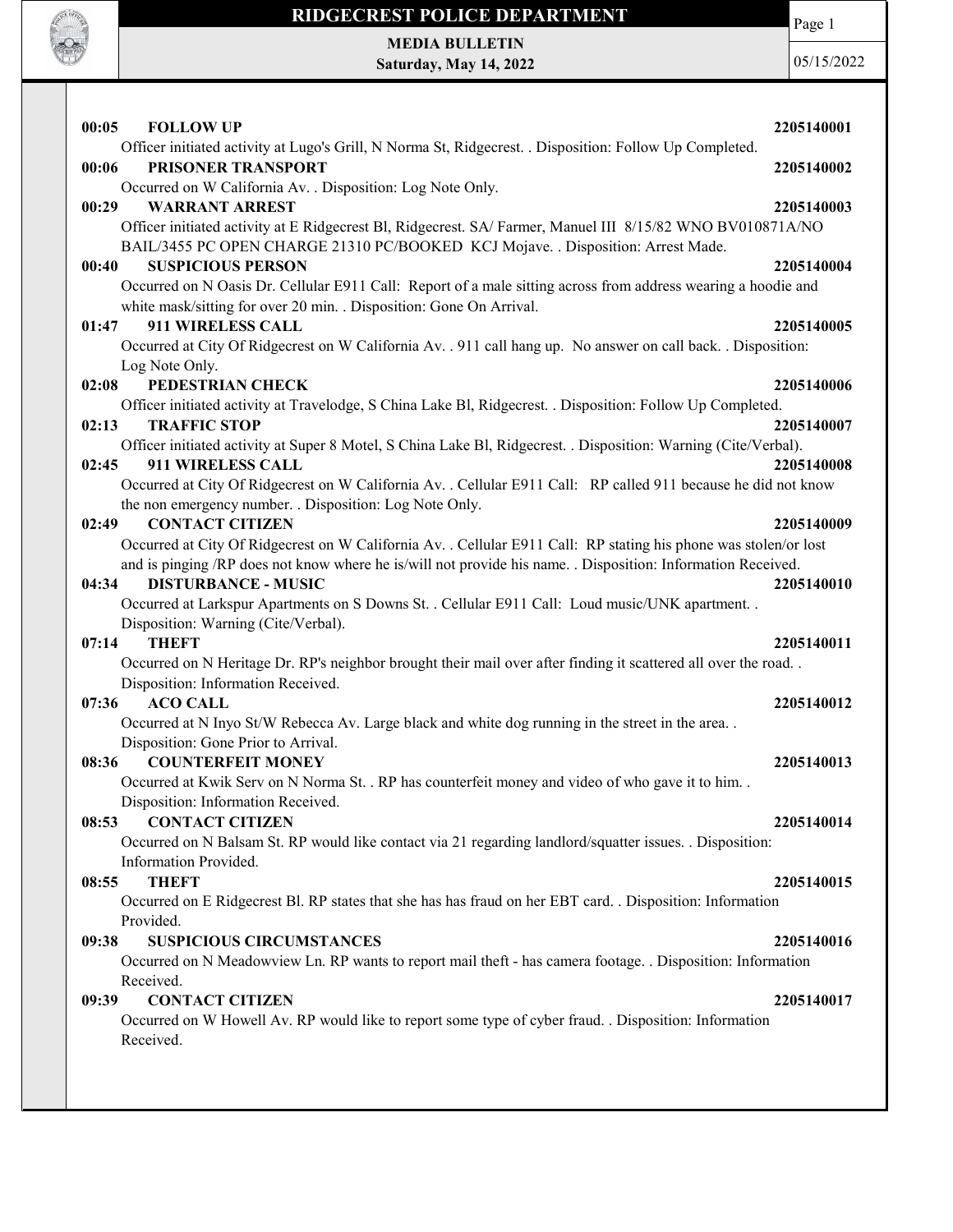

Page 2

MEDIA BULLETIN Saturday, May 14, 2022

| <b>WELFARE CHECK</b><br>09:42                                                                                                                                                   | 2205140018 |
|---------------------------------------------------------------------------------------------------------------------------------------------------------------------------------|------------|
| Occurred at Econo Lodge on W Inyokern Rd. . RP would like to have a well check. . Disposition: Negative                                                                         |            |
| Contact.                                                                                                                                                                        |            |
| 09:44<br><b>UNWANTED SUBJECT</b>                                                                                                                                                | 2205140019 |
| Occurred at Red Rock Liquor on E California Av. . RP states there is a beligerent male outside WMA/white                                                                        |            |
| shirt/blue jeans who is yelling at all the customers coming into the store. . Disposition: Warning (Cite/Verbal).                                                               |            |
| <b>TRAFFIC STOP</b><br>09:58                                                                                                                                                    | 2205140020 |
| Officer initiated activity at S China Lake Bl/W Robertson Av, Ridgecrest. . Disposition: Warning (Cite/Verbal).                                                                 |            |
| <b>STREET DEPT PROBLEM</b><br>10:01                                                                                                                                             | 2205140021 |
| Occurred at S China Lake Bl/W Rader Av. . Disposition: Necessary Action Taken.                                                                                                  |            |
| <b>FOLLOW UP</b><br>10:04                                                                                                                                                       | 2205140022 |
| Officer initiated activity at Kwik Serv, N Norma St, Ridgecrest. . Disposition: Follow Up Completed.                                                                            |            |
| <b>PARKING VIOLATION</b><br>10:22                                                                                                                                               | 2205140023 |
| Occurred at Kerr McGee Baseball Fields on S Downs St. . Red Durango parked in the handicap parking spot                                                                         |            |
| without a placard. . Disposition: Necessary Action Taken.                                                                                                                       |            |
| 10:29<br><b>DETAIL</b>                                                                                                                                                          | 2205140024 |
| Occurred at City Of Ridgecrest on W California Av. Disposition: Necessary Action Taken.                                                                                         |            |
| <b>MEDICAL AID</b><br>10:40                                                                                                                                                     | 2205140025 |
| Occurred on S Ranger St. Lift assistance. . Disposition: Referred To Other Agency.                                                                                              |            |
| <b>UNDER THE INFLUENCE</b><br>10:49                                                                                                                                             | 2205140026 |
| Occurred at Santiago Ridgecrest Estates on W Ward Av. . Male appears to be UI wma/gray shirt/khaki pants. .                                                                     |            |
| Disposition: Unfounded.                                                                                                                                                         |            |
| <b>TRAFFIC STOP</b><br>11:05                                                                                                                                                    | 2205140027 |
| Officer initiated activity at N Norma St, Ridgecrest. (Hundred block.). . Disposition: Warning (Cite/Verbal).                                                                   |            |
| 11:30<br><b>BURGLARY ALARM</b>                                                                                                                                                  | 2205140028 |
| Occurred at College Community Services on N Norma St. . AOA: Southwest lobby glass break. . Disposition:                                                                        |            |
| False Alarm.                                                                                                                                                                    |            |
| <b>BREAKING/REMOVING VEHICLE PARTS</b><br>12:08                                                                                                                                 | 2205140029 |
| Occurred at A-American Self Storage on N Norma St. . RP states that there is a customer who stores his RV on                                                                    |            |
| the property and the catalytic converter was stolen from his RV while parked on the property                                                                                    |            |
| <b>ASSIST OTHER DEPARTMENT</b><br>12:10                                                                                                                                         | 2205140030 |
| Officer initiated activity at N Sierra View St, Ridgecrest. . Disposition: Assisted.                                                                                            |            |
| 12:20<br><b>SUBPOENA SERVICE</b>                                                                                                                                                | 2205140031 |
| Officer initiated activity at S Gateway Bl, Ridgecrest. . Disposition: Negative Contact.                                                                                        |            |
| 12:33 CONTACT CITIZEN                                                                                                                                                           | 2205140032 |
| Occurred at City Of Ridgecrest on W California Av. . Would like to talk to S4 regarding an incident he's been<br>helping him with. . Disposition: Information Provided.         |            |
| POSITIVE CITIZEN CONTACT                                                                                                                                                        |            |
| 12:37                                                                                                                                                                           | 2205140033 |
| Officer initiated activity at City Of Ridgecrest, W California Av, Ridgecrest. Scavenger hunt - need a picture<br>with a police officer. . Disposition: Necessary Action Taken. |            |
| <b>ATTEMPT TO CONTACT</b><br>12:44                                                                                                                                              | 2205140034 |
| Officer initiated activity at S Jacks Ranch Rd, Kern County. . Disposition: Negative Contact.                                                                                   |            |
| <b>SUBPOENA SERVICE</b><br>12:55                                                                                                                                                | 2205140035 |
| Officer initiated activity at W Janelle Ct, Ridgecrest. . Disposition: Negative Contact.                                                                                        |            |
| 13:05<br><b>VANDALISM REPORT</b>                                                                                                                                                | 2205140036 |
| Occurred at Dart/Desert Area Resources Trng on E Ridgecrest Bl. . RP states that he works on the vehicles at                                                                    |            |
| DART and one of them had their catalytic converter stolen. . Disposition: Report Taken.                                                                                         |            |
|                                                                                                                                                                                 |            |
|                                                                                                                                                                                 |            |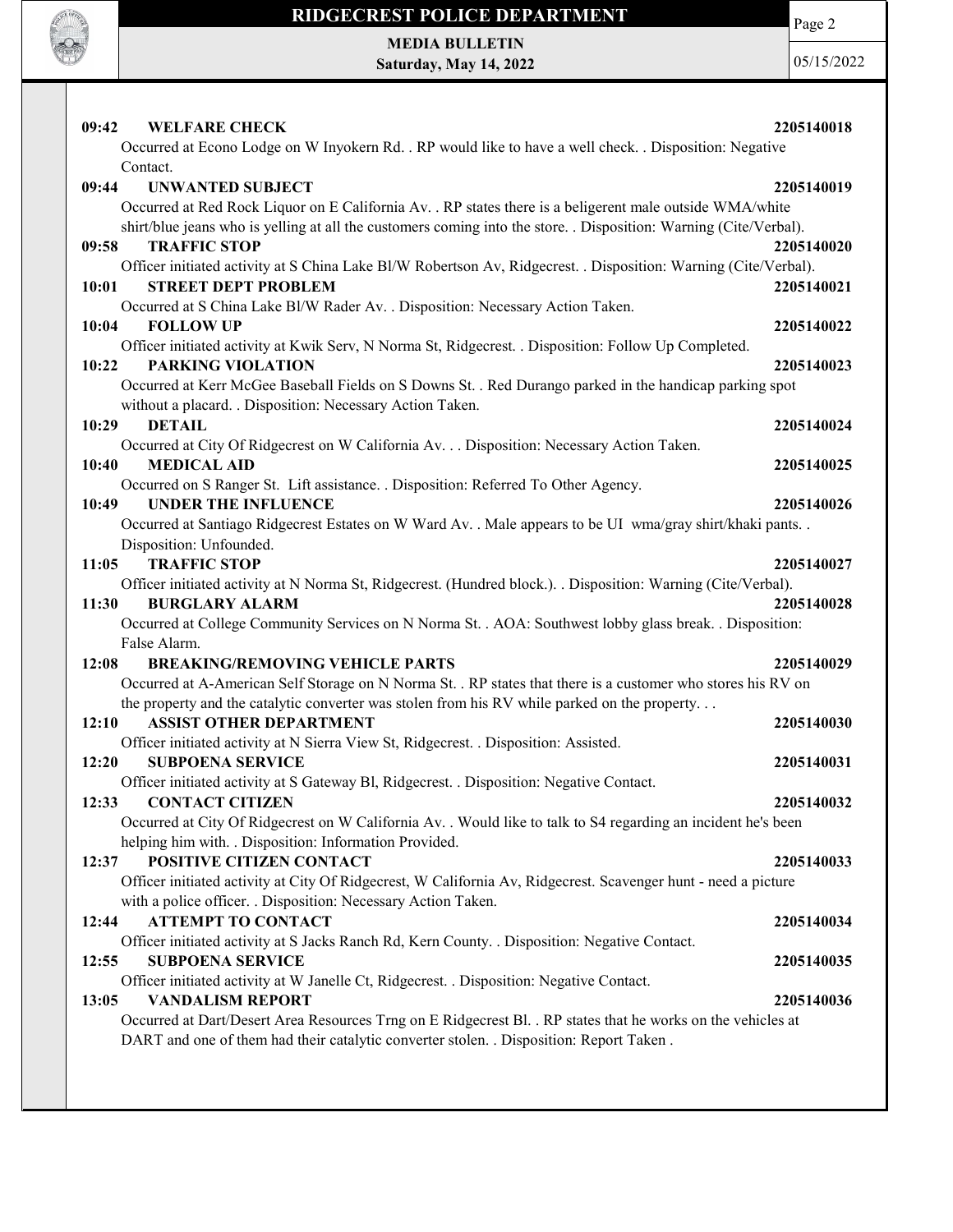

# RIDGECREST POLICE DEPARTMENT MEDIA BULLETIN

Saturday, May 14, 2022

Page 3

| 13:33<br><b>SUSPICIOUS CIRCUMSTANCES</b>                                                                                                                                                                                           | 2205140037 |
|------------------------------------------------------------------------------------------------------------------------------------------------------------------------------------------------------------------------------------|------------|
| Occurred at Freedom Park on S Warner St. . Dark Blue mini van at the splash pad - hopped curb at the splash<br>pad, ran over people's stuff and parked his car near the splash pad. . Disposition: Warning (Cite/Verbal).          |            |
| 13:34<br><b>SUBPOENA SERVICE</b><br>Officer initiated activity at N Gold Canyon Dr, Ridgecrest. . Disposition: Necessary Action Taken.                                                                                             | 2205140038 |
| 13:37<br><b>CONTACT CITIZEN</b>                                                                                                                                                                                                    | 2205140039 |
| Occurred at City Of Ridgecrest on W California Av. . RP would like a call from P8 regarding her sister. .<br>Disposition: Information Provided.                                                                                    |            |
| <b>PARKING VIOLATION</b><br>13:42                                                                                                                                                                                                  | 2205140040 |
| Occurred at Famous Footwear #3385 on N China Lake Bl. Disposition: Log Note Only.<br>POSITIVE CITIZEN CONTACT<br>14:15                                                                                                             | 2205140041 |
| Occurred at City Of Ridgecrest on W California Av. . Picture with a police officer for a scavenger hunt. .<br>Disposition: Necessary Action Taken.                                                                                 |            |
| <b>CONTACT CITIZEN</b><br>15:02                                                                                                                                                                                                    | 2205140042 |
| Occurred at City Of Ridgecrest on W California Av. . Would like to talk to the WC regarding a search of his<br>home. . Disposition: Information Provided.                                                                          |            |
| <b>CONTACT CITIZEN</b><br>16:10                                                                                                                                                                                                    | 2205140043 |
| Occurred on S Porter St. . Disposition: Negative Contact.<br>16:35<br><b>WELFARE CHECK</b>                                                                                                                                         | 2205140044 |
| Occurred on W Ward Av. RP states there is a male that is standing there talking to himself for the last                                                                                                                            |            |
| hour/BMA/green sweater with blue jeans - RP offered him a bottle of water but he hasn't drank it - RP wants to<br>make sure he is ok. . Disposition: Unable To Locate.                                                             |            |
| PROPERTY DAMAGE ONLY TC<br>16:38<br>Occurred on E Church Av. 2 cars involved - off to the side of the road. . Disposition: Necessary Action Taken.                                                                                 | 2205140045 |
| 16:48<br><b>WARRANT ARREST</b>                                                                                                                                                                                                     | 2205140046 |
| Occurred on E Ridgecrest Bl. RP states there are two males who are trying to fight him<br>SA/Baltierrez, Jose Munoz 12/12/1998                                                                                                     |            |
| CDCR WNO/2109268818 /NO BAIL/PC 3056                                                                                                                                                                                               |            |
| WNO/RM054720A Bail/5k Chg/14601.1(a) VC<br>WNO/RM054294A Bail/10k Chg/273.6(a) PC                                                                                                                                                  |            |
| Booked Mojave. . Disposition: Arrest Made.                                                                                                                                                                                         |            |
| <b>CITIZEN ASSIST</b><br>17:11                                                                                                                                                                                                     | 2205140047 |
| Occurred at Town & Country Mobile Home Park on N Norma St. Disposition: Checks Ok.<br><b>ACO CALL</b><br>17:29                                                                                                                     | 2205140048 |
| Occurred on W Dolphin Av. RP states that there are injured crows in his back yard and his front yard and there<br>are 2 crows trying to protect the injured crows - it is a noise nuisance and also the crows are trying to attack |            |
| his dogs. . Disposition: Information Provided.                                                                                                                                                                                     |            |
| <b>INFORMATION</b><br>17:36                                                                                                                                                                                                        | 2205140049 |
| Occurred on N Sierra View St. Information received. . Disposition: Information Received.<br>17:55<br><b>EXTRA PATROL</b>                                                                                                           | 2205140050 |
| Occurred on S Gemstone St. Reference incident #2205130082. . Disposition: Checks Ok.                                                                                                                                               |            |
| <b>FOLLOW UP</b><br>17:55<br>Occurred on N Apache Ln. F/U on abandonded vehicle. . Disposition: Checks Ok.                                                                                                                         | 2205140051 |
| <b>FOLLOW UP</b><br>17:55                                                                                                                                                                                                          | 2205140052 |
| Occurred on S Allen St. Follow up on incident 2203300026. . Disposition: Call Cancelled.<br>18:08<br>PRISONER TRANSPORT                                                                                                            | 2205140053 |
| Occurred at City Of Ridgecrest on W California Av. . 22-1587. . Disposition: Information Provided.                                                                                                                                 |            |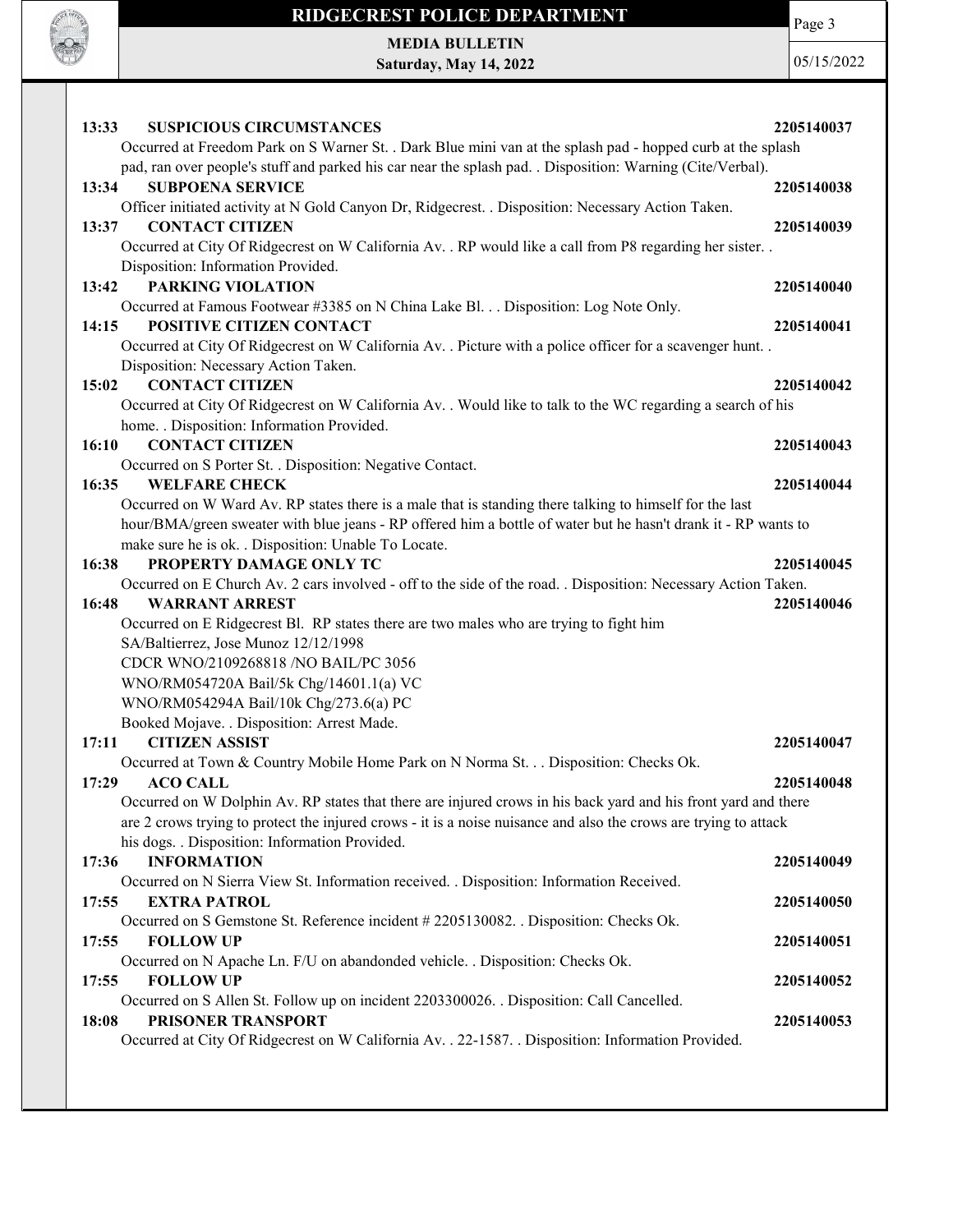

MEDIA BULLETIN Saturday, May 14, 2022 Page 4

| 18:54<br><b>SAFETY HAZARD</b><br>Occurred on W Robertson Av. 2-3 juveniles running in the road, and their mother is there, and not keeping<br>them out of the road. mother of children yelled at her to slow down, rp almost hit them despite doing speed | 2205140054               |
|-----------------------------------------------------------------------------------------------------------------------------------------------------------------------------------------------------------------------------------------------------------|--------------------------|
| limit, re-occuring issue. . Disposition: Gone On Arrival.<br><b>CONTACT CITIZEN</b><br>18:58<br>Occurred at City Of Ridgecrest on W California Av. . Rp req information regarding info on an employee's arrest.<br>. Disposition: Information Provided.   | 2205140055               |
| <b>CITIZEN ASSIST</b><br>19:12<br>Occurred at Town & Country Mobile Home Park on N Norma St. . Rp's heater won't stop blowing cold air.<br>PG&E keeps disconnecting her call. . Disposition: Necessary Action Taken.                                      | 2205140056               |
| 19:53<br>THEFT<br>Occurred on W Reeves Av. Rp just moving into residence and is requesting in person contact regarding issues<br>with neighbors. . Disposition: Log Note Only.                                                                            | 2205140057               |
| <b>UNWANTED SUBJECT</b><br>20:10<br>Occurred on S Silver Ridge St. Rp advising that she believes a wanted subject is in her daughter's room right<br>now. . Disposition: Checks Ok.                                                                       | 2205140058               |
| <b>CONTACT CITIZEN</b><br>20:29<br>Occurred on S Yorktown St. Rp wants to report that someone appears to have gone through his mail. .<br>Disposition: Information Received.                                                                              | 2205140059               |
| 20:48<br><b>INFORMATION RECEIVED</b><br>Occurred at City Of Ridgecrest on W California Av. . Log only. . Disposition: Information Received.<br><b>TRAFFIC STOP</b><br>20:51                                                                               | 2205140060<br>2205140061 |
| Officer initiated activity at N Gold Canyon Dr, Ridgecrest. . Disposition: Warning (Cite/Verbal).<br>21:00<br><b>EXTRA PATROL</b><br>Occurred on N Heritage Dr. Extra patrols requested due to mailbox theft. . Disposition: Checks Ok.                   | 2205140062               |
| 21:00<br><b>EXTRA PATROL</b><br>Occurred on N Mari Ct. Extra patrols requested due to people leaving items on property. . Disposition: Checks<br>Ok.                                                                                                      | 2205140063               |
| 21:07<br><b>INFORMATION RECEIVED</b><br>Occurred at City Of Ridgecrest on W California Av. . Log only. . Disposition: Information Received.<br>21:20<br><b>WARRANT ARREST</b>                                                                             | 2205140064<br>2205140065 |
| Officer initiated activity at W Church Av, Ridgecrest. (Hundred block.)<br>SA/Cabuto, Celeste 07/02/1996 WNO RM051526A/\$14k bail/VC 12500(a)/VC 22450(a)/VC 16028(a)/CITED AND<br>RELEASED. . Disposition: Arrest Made.                                  |                          |
| <b>BUSINESS CHECK</b><br>21:22<br>Officer initiated activity at High Desert True Value, W Ridgecrest Bl, Ridgecrest. . Disposition: Checks Ok.<br><b>TRAFFIC STOP</b><br>21:54                                                                            | 2205140066<br>2205140067 |
| Officer initiated activity at S China Lake Bl, Ridgecrest. (Hundred block.). . Disposition: Warning (Cite/Verbal).<br>22:00<br><b>EXTRA PATROL</b><br>Occurred on S Gemstone St. Reference incident #2205130082. . Disposition: Checks Ok.                | 2205140068               |
| <b>BURGLARY IN PROGRESS</b><br>22:45<br>Occurred on S Holly Canyon Dr. RP said her mother in law's ex-boyfriend came into home and stole her son's                                                                                                        | 2205140069               |
| cell phone while everyone was sleeping and she wants to press charges. . Disposition: Arrest Made.<br><b>SAFETY HAZARD</b><br>23:27<br>Occurred on W Willow Av.                                                                                           | 2205140070               |
| third time in 30 minutes that their smoke detector has gone off. . Disposition: Referred To Other Agency.                                                                                                                                                 |                          |